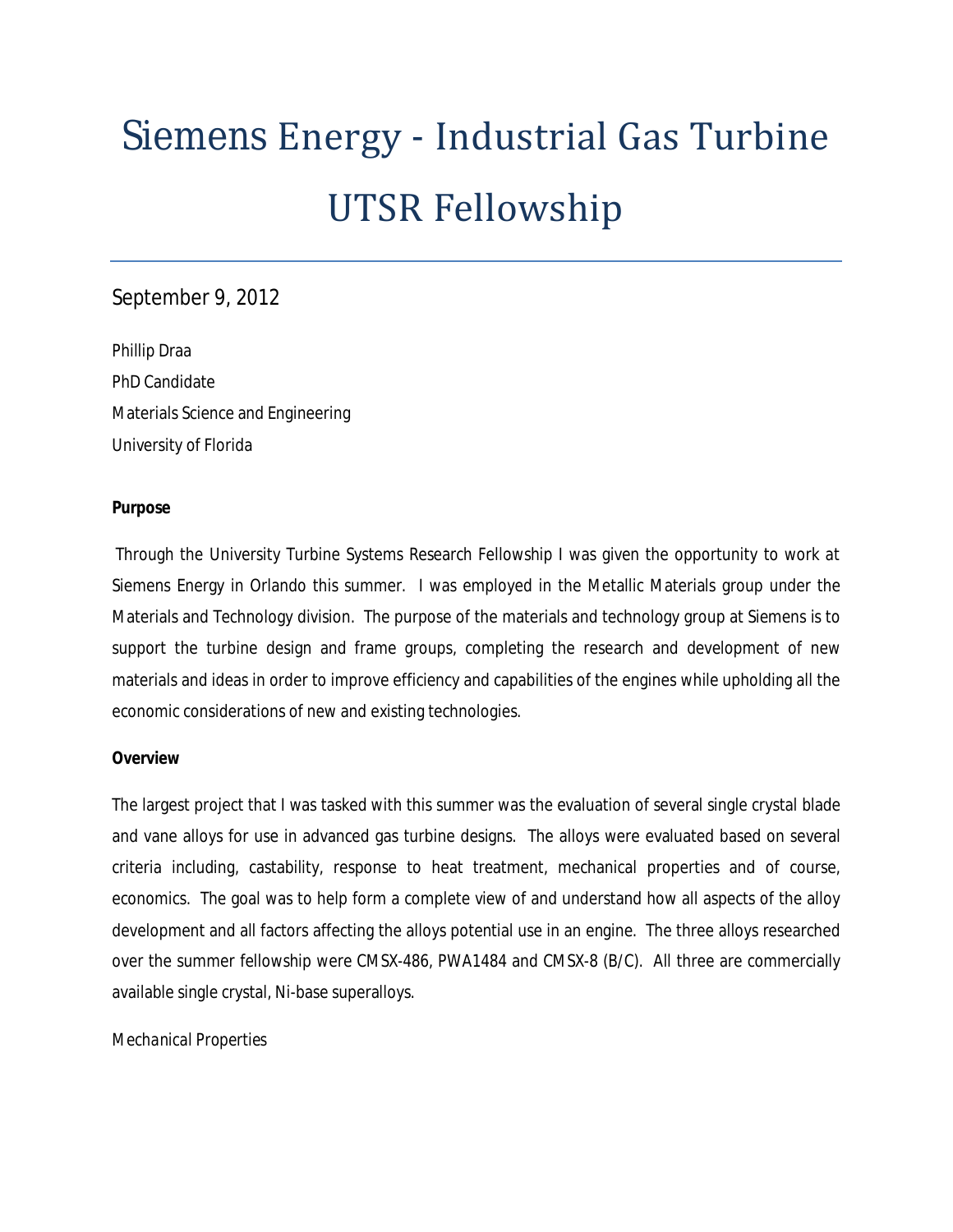One of the main responsibilities of the materials department at Siemens is to supply the turbine design groups material design curves for physical, mechanical and environmental interaction properties; whether this is for new technology developed by the company's ongoing research or for the existing or purchased technology. After a large amount of experimental testing, design curves may be created using engineering principles and statistics. Out of the 3 alloys under consideration in this project, CMSX-8 (B/C) is the newest and the smallest amounts of experimental data exist pertaining to it at Siemens and in the literature. In order for the turbine design team to estimate the mechanical response of the potential blade and vane components, estimated property design curves needed to be supplied to the design curve database, Mvision. Data received from Cannon-Muskegon via technical reports were analyzed and design curves were generated using accepted Siemens engineering design procedures. An example of the data entered for design curve generation is shown in Figure 1. Several design curves were created including: density, thermal expansion, elastic modulus, creep, etc.





#### *Heat Treatment*

A properly heat treated part will have homogenous properties across the entire casting and provide optimal properties at the most economic heat treatment times and temperatures. Also, the ability to refurbish the alloys at set intervals in order to extend the life of a carefully engineered and expensive part is a high economic driver. The three alloys were microstructurally observed in the as-cast condition and then as they were subjected to various heat treatments. Examples of the As-Cast microstructures may be observed in Figure 2.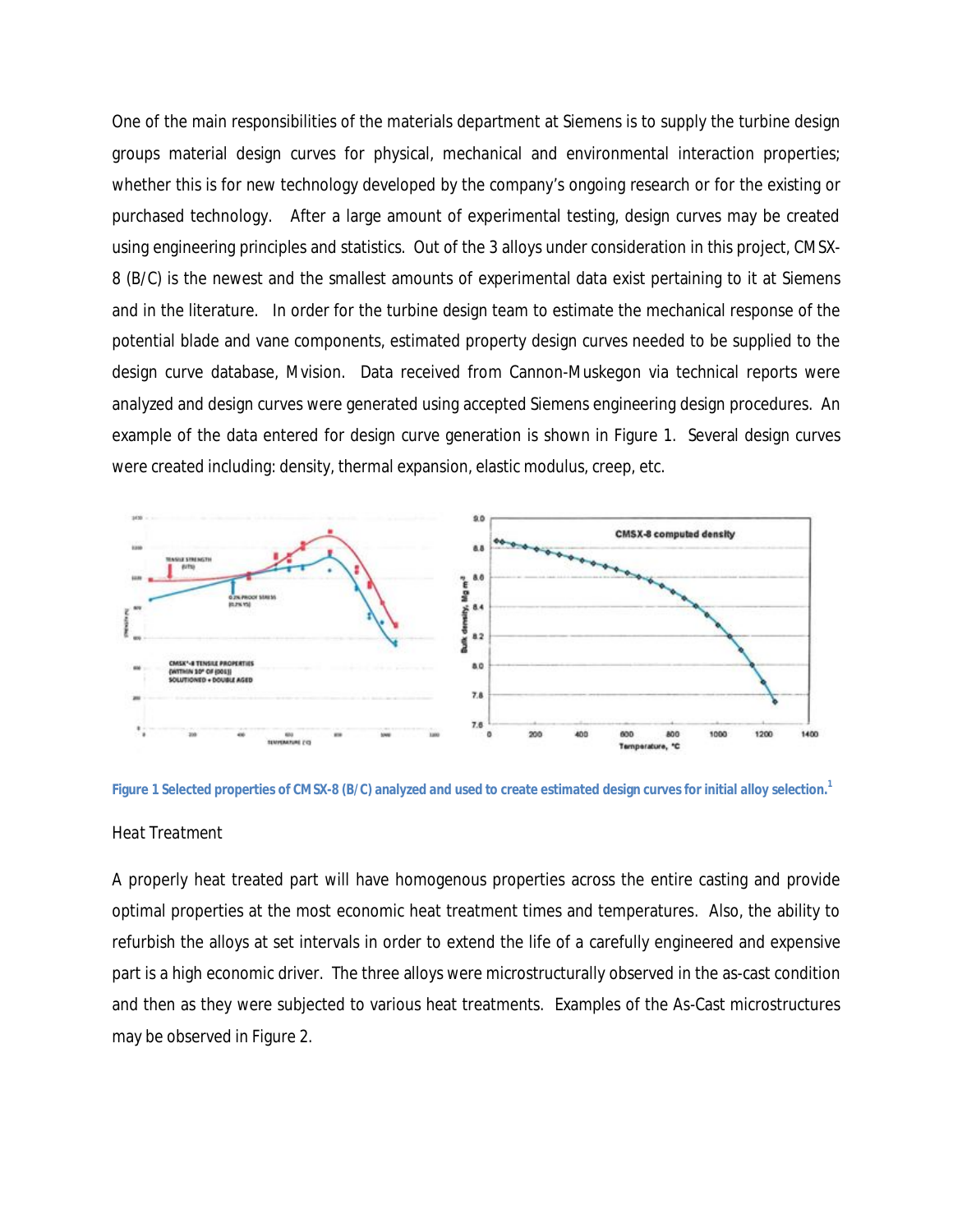

**Figure 2 The as-cast microstructures of the three alloys chosen for study: a) CMSX-486, b) PWA1484 and c) CMSX-8 (B/C).**

As observed in Figure 2, the as-cast structures are heavily dendritic, exhibiting high levels of microsegregation, as well as high volume fractions of eutectic phases (high contrast areas) and various carbides and borides (lower contrast areas). CMSX-486 is the least homogenous of the three and is considered "unsolutionable" from the casting house. For this reason, it is most often used without a solution heat treatment and utilized with only a double ageing precipitation heat treatment. Generally, the goal of a heat treatment is to put the gamma prime,  $\gamma'$ , phase back in to solution and use the energy from high temperatures to diffuse the more highly segregated areas into a more homogenous structure. The casting houses of the other two alloys claim they can be fully solutioned.

While completing heat treatments it is necessary to avoid incipient melting of segregated areas of lower melting point constituents. These areas are often the higher contrast areas in Figure 2 which are the gamma prime eutectic phases. Incipient melting will often appear as a small pore in the middle of the eutectic phase. For this reason, an initial volume fraction of as-cast porosity was calculated and the results are shown in Table 1 as well as several heat treatment temperatures investigated. Other reasons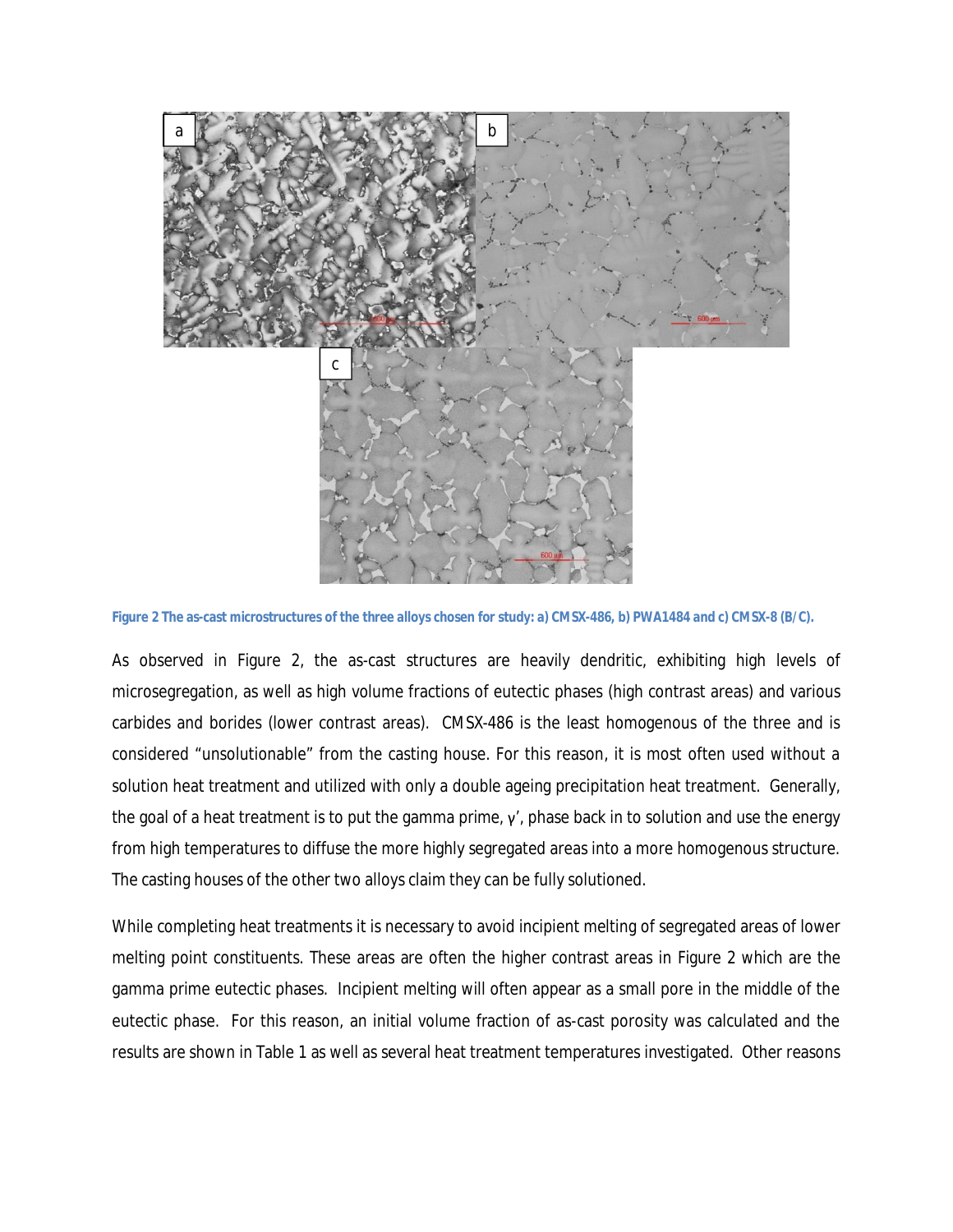for completing heat treatment would be to change the morphology of secondary phases such as carbides which the above alloys also contain.

| <b>Alloy</b>    | Temperature, C | <b>Average %Vf of Incipient</b><br><b>Melting/Porosity</b> |
|-----------------|----------------|------------------------------------------------------------|
| <b>CMSX-486</b> | 1230           | 0.21                                                       |
| <b>CMSX-486</b> | 1240           | 0.46                                                       |
| <b>CMSX-486</b> | 1250           | 0.69                                                       |
| <b>CMSX-486</b> | 1260           | 1.00                                                       |
| <b>CMSX-486</b> | 1270           | 2.22                                                       |
| <b>PWA1484</b>  | As-Cast        | 0.06                                                       |
| <b>PWA1484</b>  | 1300           | 0.24                                                       |
| <b>PWA1484</b>  | 1310           | 0.26                                                       |
| <b>PWA1484</b>  | 1320           | 0.29                                                       |
| <b>PWA1484</b>  | 1330           | 0.33                                                       |
| $CMSX-8$ (B/C)  | As-Cast        | 0.05                                                       |

**Table 1 THe %Vf of porosity and evolved incipient melting over 4 hour heat treatment times over for sevaral temperatures.**

The alloys were subjected to several heat treatments at varying temperatures for four hour hold times, in order to observe the alloy's response with the goal of finding an economical and optimal range of interest and to further downselect to one alloy. A micrograph example of one heat treatment steps is shown in Figure 3. All gamma prime and gamma prime eutectic has been solutioned and the dendrite segregation is less apparent. Some porosity and areas of incipient melting are observed in the interdendritic region.



**Figure 3 PWA1484 heat treated at 1330C for 4 hours.**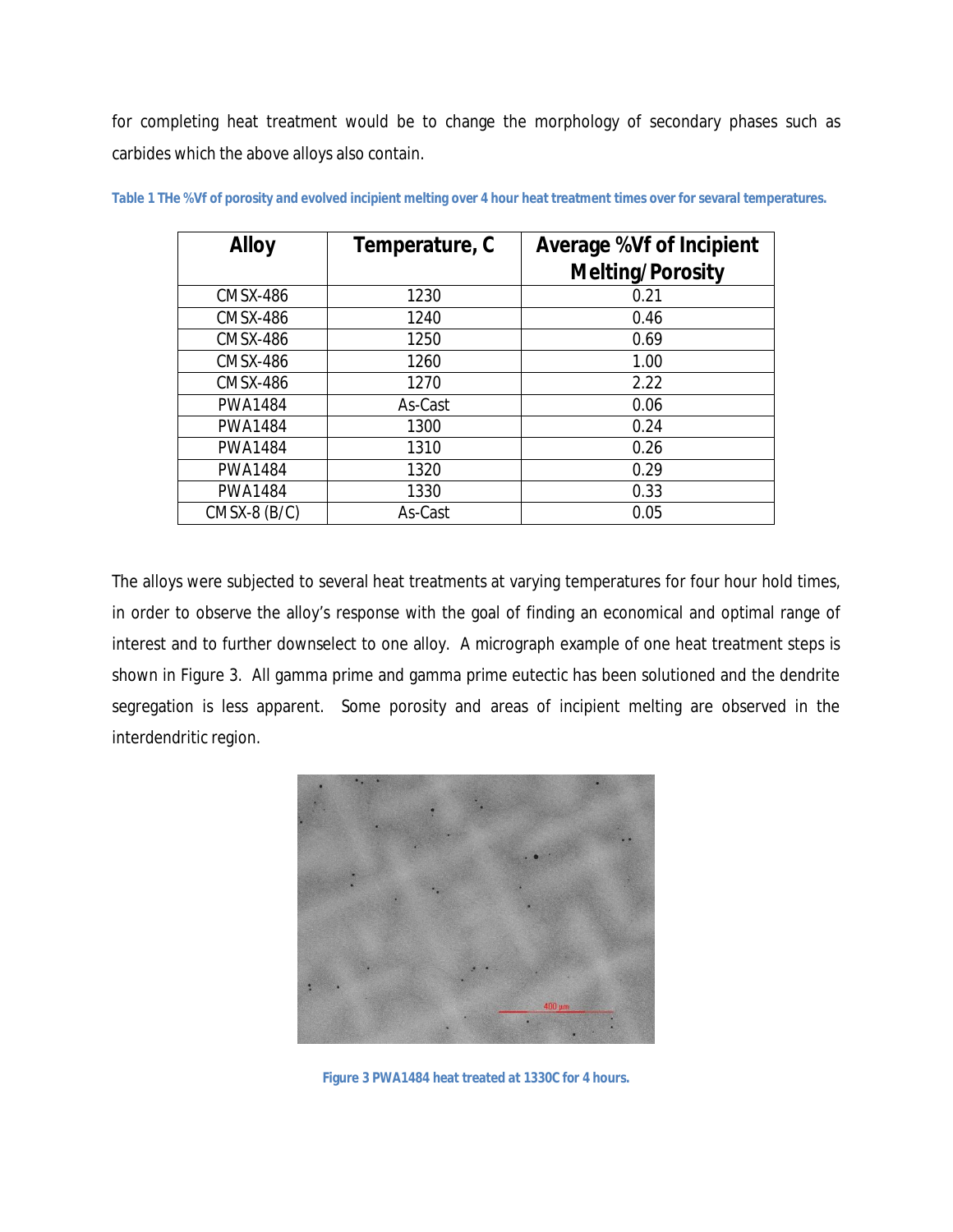In conjunction with the porosity and incipient melting measurements, the amount of gamma prime eutectic remaining after heat treatment will also affect properties. An effective heat treatment should reduce the eutectic phase to as low as economically feasible in order to ensure the most homogenous properties across the entire component. In order to accurately and numerically determine the volume fraction of eutectic, a software analysis program was used to develop a technique with which to measure the remaining volume fraction. The technique involves thresholding different levels of brightness and contrast in order to measure selected phases. Thresholding was also used to determine the amount of unsolutioned or partially solutioned gamma prime that was still observable in optical microscopy. An example of the technique is shown in Figure 4. Using this technique, the results reported from the casting house can be independently compared and confirmed.





#### **Conclusions**

Several experiments and analysis procedures were used in order to evaluate three alloys for possible use in the development of a new industrial gas turbine. The downselection is ongoing; however, a more well-defined picture of the alloys' potential use has been developed. CMSX-486 although a more economically advantageous alloy cannot be solution heat treated and therefore could not be restored/rejuvenated at selected intervals which would make the expense over the lifetime of the part greater than other alloys that can be rejuvenated. A better understanding of all three alloys has been achieved. Design curves were created from which estimated properties may be used in order to judge the aerospace, mechanical and heat transfer response of an actual component for an engine.